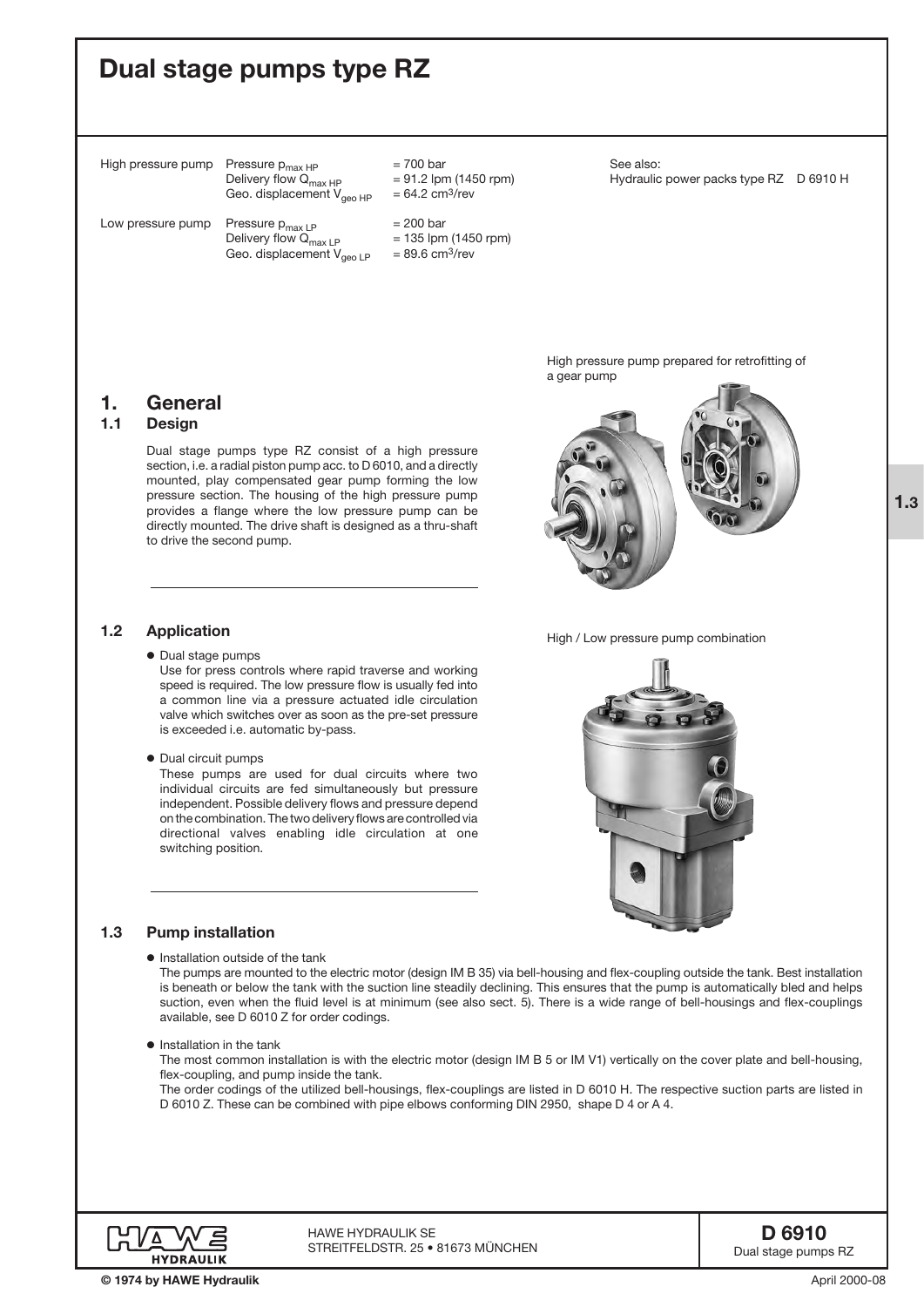# 2. Available versions, main data

The pressure specified in the tables below represent the maximum recommended values with which the respective high-pressure or low-pressure sections (p<sub>HPmax</sub> or p<sub>LPmax</sub>) can be loaded, with respect to the design of the units (pump cylinder or gear pump). The permissible pressure for a specific application have to be limited at a lower level in accordance with the power distribution. See also sect. 4 "Power demand"!

### 2.1 High pressure pump prepared for retrofitting of a gear pump

### For main data see also D 6010.

The high-pressure pump (HP stage) is individually available. Gear pumps of any desired make can be used for fitting as a low-pressure stage (LP stage) as long as their flange area and shaft dimensions are compatible to the design illustrated for coding ../1 to ../3. The HP stage can rotate in any direction, i.e. gear pumps rotating either clockwise or counter-clockwise can be fitted. The utilized gear pump will determine the rotation direction of the pump combination. The pumps in sect. 2.2 are intended for counter-clockwise rotation. The low pressure pump for version .. /4 has to be furnished by the customer.  $Q<sub>HF</sub>$ 

Order examples:





HP

Basic type and delivery flow coding (High pressure section)

Suffix A for up to 3 bar on the suction side; see sect. 2.3 "Pressure"

| <b>Basic</b><br>type | Number<br>of the<br>pump | Delivery flow coding (guide line value Q <sub>HP</sub> in lpm at 1450 rmp). The figure in the second line<br>represents the geometric displacement in cm <sup>3</sup> /rev. |                      |                               |                               |                               |         |          |          | Gear<br>pump |          |          |                  |                        |         |          |
|----------------------|--------------------------|-----------------------------------------------------------------------------------------------------------------------------------------------------------------------------|----------------------|-------------------------------|-------------------------------|-------------------------------|---------|----------|----------|--------------|----------|----------|------------------|------------------------|---------|----------|
| <b>RZ</b>            | cylin-                   |                                                                                                                                                                             | Piston diameter (mm) |                               |                               |                               |         |          |          |              |          |          | $\left(3\right)$ |                        |         |          |
|                      | ders                     | $\overline{4}$                                                                                                                                                              | 5                    | 6                             | $\overline{7}$                | 8                             | 9       | 10       | 12       | 13           | 14       | 15       | 16               |                        |         |          |
|                      |                          | $(bar)$ <sup>1</sup> )<br>Max. permissible operating pressure PHP max                                                                                                       |                      |                               |                               |                               |         |          |          |              |          |          |                  |                        |         |          |
| Design               |                          | 700                                                                                                                                                                         | 550                  | 700<br>$(450)$ <sup>2</sup> ) | 600<br>$(350)$ <sup>2</sup> ) | 500<br>$(300)$ <sup>2</sup> ) | 250     | 450      | 350      | 300          | 250      | 200      | 160              | <b>Size</b>            |         |          |
|                      | 2                        | 0,18                                                                                                                                                                        | 0,28                 | 0,43                          | 0,56                          | 0,73                          | 0,92    |          |          |              |          |          |                  |                        |         |          |
|                      |                          | (0, 13)                                                                                                                                                                     | (0, 20)              | (0, 28)                       | (0, 38)                       | (0, 50)                       | (0,64)  |          |          |              |          |          |                  |                        |         |          |
|                      | 3                        | 0,27                                                                                                                                                                        | 0,42                 | 0,64                          | 0,81                          | 1,1                           | 1,35    |          |          |              |          |          |                  | /1                     |         |          |
| 7631                 |                          | (0, 19)                                                                                                                                                                     | (0, 29)              | (0, 42)                       | (0, 58)                       | (0, 75)                       | (0, 95) |          |          |              |          |          |                  |                        |         |          |
|                      | 5                        | 0,46                                                                                                                                                                        | 0,7                  | 1,08                          | 1,39                          | 1,77                          | 2,27    |          |          |              |          |          |                  |                        |         |          |
|                      |                          | (0, 31)                                                                                                                                                                     | (0, 49)              | (0, 71)                       | (0, 96)                       | (1, 26)                       | (1, 59) |          |          |              |          |          |                  |                        |         |          |
|                      | $\mathbf{1}$             |                                                                                                                                                                             |                      | 0,3                           | 0,41                          | 0,5                           |         | 0,8      | 1,2      | 1,45         | 1,7      | 1,9      | 2,2              |                        |         |          |
|                      |                          |                                                                                                                                                                             |                      | (0, 21)                       | (0, 29)                       | (0, 38)                       |         | (0,60)   | (0, 86)  | (1, 01)      | (1, 17)  | (1, 34)  | (1,53)           |                        |         |          |
| 6910                 | $\overline{c}$           |                                                                                                                                                                             |                      | 0,6                           | 0,83                          | 1,0                           |         | 1,6      | 2,4      | 2,8          | 3,3      | 3,8      | 4,4              | /2                     |         |          |
|                      |                          |                                                                                                                                                                             |                      | (0, 43)                       | (0, 58)                       | (0, 76)                       |         | (1, 19)  | (1, 72)  | (2,02)       | (2, 34)  | (2,69)   | (3,06)           |                        |         |          |
|                      | 3                        |                                                                                                                                                                             |                      | 0,9                           | 1,25                          | 1,5                           |         | 2,5      | 3,6      | 4,3          | 5,1      | 5,6      | 6,5              |                        |         |          |
|                      |                          |                                                                                                                                                                             |                      | (0, 64)                       | (0, 88)                       | (1, 15)                       |         | (1, 79)  | (2,58)   | (3,03)       | (3,51)   | (4,03)   | (4, 58)          |                        |         |          |
|                      | 3                        |                                                                                                                                                                             |                      | 0,9                           | 1,25                          | 1,5                           |         | 2,5      | 3,6      | 4,3          | 5,1      | 5,6      | 6,5              | $(3^4)$ or<br>$/4^{5}$ |         |          |
|                      |                          |                                                                                                                                                                             |                      | (0, 64)                       | (0, 88)                       | (1, 15)                       |         | (1,79)   | (2,58)   | (3,0)        | (3, 5)   | (4,0)    | (4,58)           |                        |         |          |
| 6911                 | 5                        |                                                                                                                                                                             |                      | 1,4                           | 2,08                          | 2,6                           |         | 4,2      | 6,0      | 7,0          | 8,3      | 9,5      | 10,9             |                        |         |          |
|                      |                          |                                                                                                                                                                             |                      | (1,07)                        | (1, 46)                       | (1, 91)                       |         | (2,98)   | (4, 30)  | (5,04)       | (5, 85)  | (6, 72)  | (7, 64)          |                        |         |          |
|                      | $\overline{7}$           |                                                                                                                                                                             |                      | 2,1                           | 2,9                           | 3,7                           |         | 5,8      | 8,4      | 9,8          | 11,8     | 13,3     | 15,3             |                        |         |          |
|                      |                          |                                                                                                                                                                             |                      | (1, 50)                       | (2,05)                        | (2,67)                        |         | (4, 18)  | (6, 02)  | (7,06)       | (8, 19)  | (9, 40)  | (10, 70)         | /2                     |         |          |
| 6912                 | 10                       |                                                                                                                                                                             |                      |                               |                               | 2,7                           | 4,15    | 5,3      |          | 8,2          | 12,0     | 14,2     | 16,8             | 19,3                   | 21,7    | or       |
|                      |                          |                                                                                                                                                                             |                      |                               |                               |                               |         |          | (2, 15)  | (2,95)       | (3, 82)  |          | (5, 97)          | (8,60)                 | (10,09) | (11, 70) |
|                      | 14                       |                                                                                                                                                                             |                      | 4,0                           | 5,85                          | 7,4                           |         | 11,6     | 17,0     | 20,0         | 23,5     | 26,5     | 30,4             |                        |         |          |
|                      |                          |                                                                                                                                                                             |                      |                               | (3,01)                        | (4,09)                        | (5, 35) |          | (8, 36)  | (12, 03)     | (14, 12) | (16, 38) | (18, 80)         | (21, 39)               | or      |          |
| 6914                 | 20                       |                                                                                                                                                                             |                      |                               |                               | 6,1                           | 8,35    | 11,0     |          | 17,4         | 25,0     | 30,0     | 35,0             | 38,0                   | 43,4    | /45      |
|                      |                          |                                                                                                                                                                             |                      | (4, 30)                       | (5, 85)                       | (7, 64)                       |         | (11, 94) | (17, 19) | (20, 18)     | (23, 40) | (26, 86) | (30, 56)         |                        |         |          |
|                      | 28                       |                                                                                                                                                                             |                      | 8,0                           | 11,65                         | 15,0                          |         | 23,0     | 34,0     | 40,0         | 47,0     | 53,0     | 60,8             |                        |         |          |
|                      |                          |                                                                                                                                                                             |                      | (6, 02)                       | (8, 19)                       | (10, 70)                      |         | (16, 71) | (24, 07) | (28, 24)     | (32, 76) | (37, 60) | (42, 79)         |                        |         |          |
| 6916                 | 42                       |                                                                                                                                                                             |                      | 12,7                          | 17,45                         | 22,0                          |         | 34,5     | 51,0     | 60,0         | 70,0     | 80,0     | 91,2             |                        |         |          |
|                      |                          |                                                                                                                                                                             |                      | (9,03)                        | (12, 38)                      | (16, 04)                      |         | (25,07)  | (36, 10) | (42, 37)     | (49, 14) | (56, 41) | (64, 18)         |                        |         |          |

<sup>1</sup>) The operating pressure should be restricted for applications with continuous operation where the subsequent load cycles are all at the upper end of the pressure range (>75%) e.g. accumulator charging etc.

<sup>2</sup>) Figures in brackets apply to design 7631<br><sup>3</sup>) For hole pattern of flange area and general dimensions, see sect, 6,2

4) Attention: There is a offset of 10° when a LP-pump with hole pattern of size /3 is combined with design 6916 (see also page 11)!

It is advisable for an economic service life of the bearings to restrict the operating pressure of the respective pump element diameter to about 75% of its original specification. Another pump with smaller but more pump elements should be selected, if this is not possible.

5) Only a LP-pump can be retrofitted where the dimensions are compatible to size /4 illustrated in sect. 6.2 !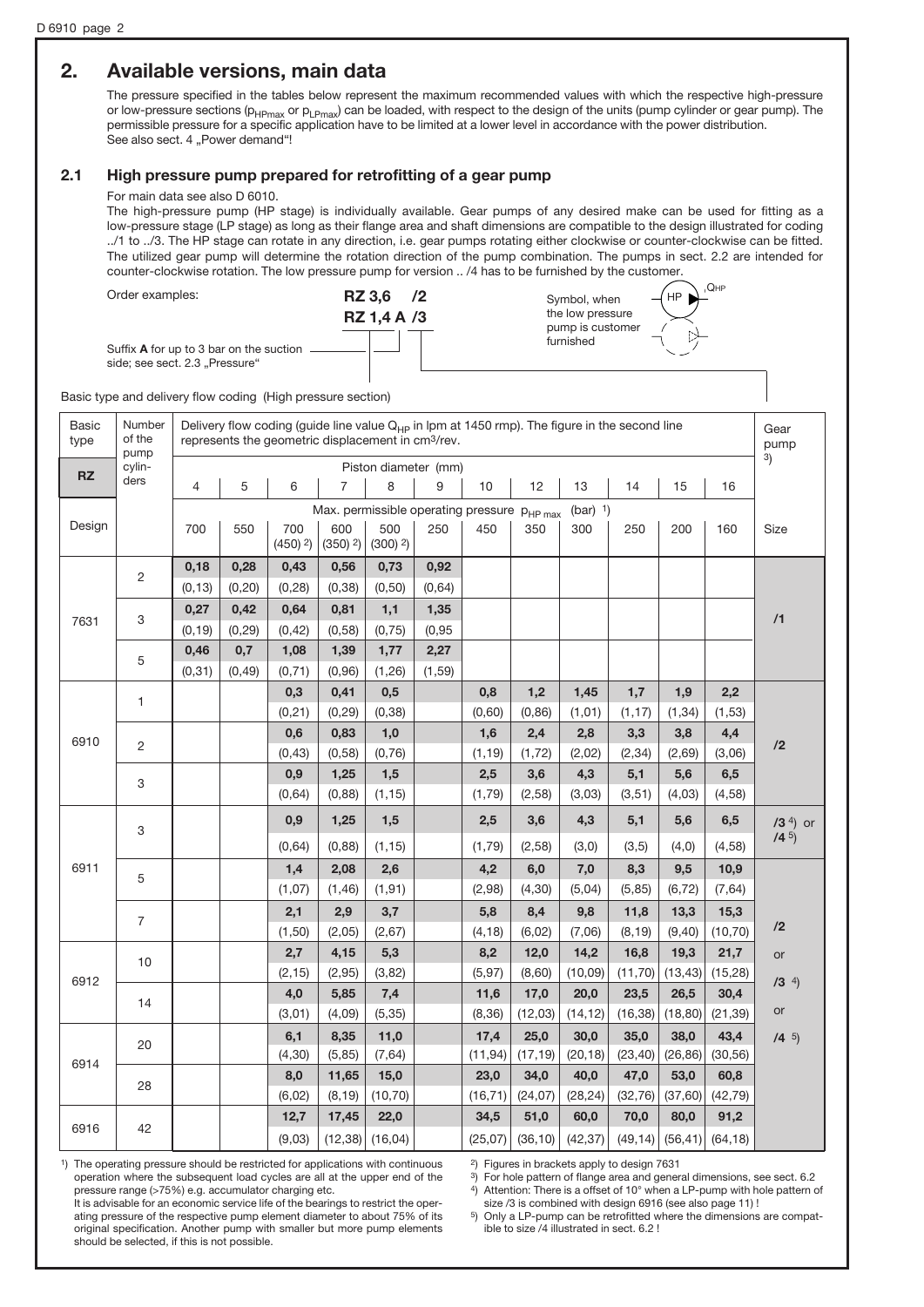### 2.2 Pump combinations direct from HAWE

The HP-pumps acc. to sect. 2.1 RZ.... /1 to RZ... /3 are combined with gear pumps. Combinations with gear pumps of other brands have to be customer furnished (sect. 2.1).

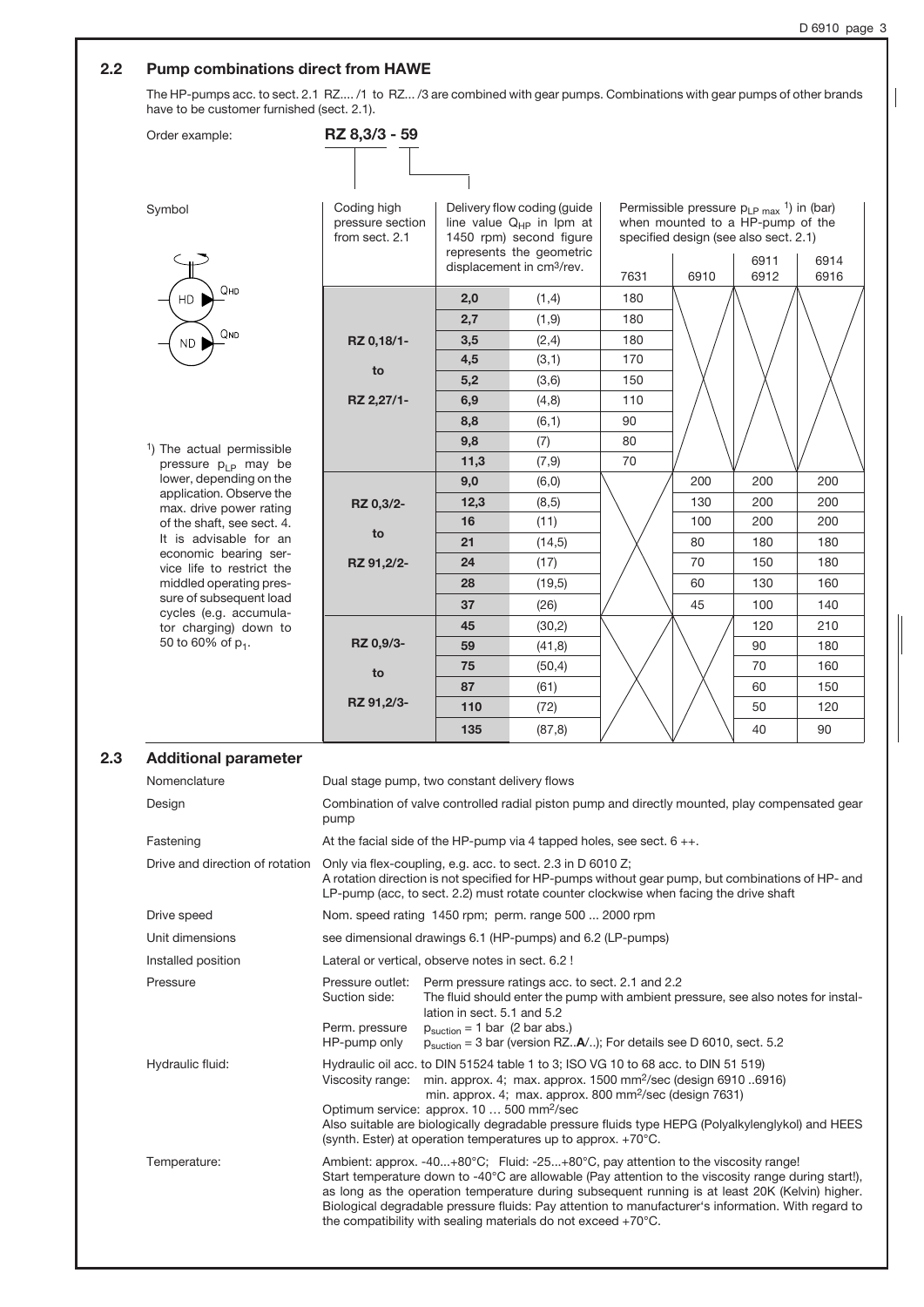# 3. Mass (weight) approx. (kg)

|                  | High<br>pressure<br>stage | Design                                                                                                                      | 7631               |                  | 6910             | 6911              |                   | 6912              |                   | 6914              |                   | 6916               |
|------------------|---------------------------|-----------------------------------------------------------------------------------------------------------------------------|--------------------|------------------|------------------|-------------------|-------------------|-------------------|-------------------|-------------------|-------------------|--------------------|
| an an an         |                           | Coding acc. to section 2.1                                                                                                  |                    |                  |                  |                   |                   |                   |                   |                   |                   |                    |
| ▥                |                           | Suited for low<br>pressure stage                                                                                            | 0.18<br>to<br>2.27 | 0.3<br>to<br>4.4 | 0.9<br>to<br>6.5 | 1.4<br>to<br>10.9 | 2.1<br>to<br>15.3 | 2.7<br>to<br>21.7 | 4.0<br>to<br>30.4 | 6.1<br>to<br>43.4 | 8.0<br>to<br>60.8 | 12.7<br>to<br>91.2 |
| ↔                |                           | Size<br>/1                                                                                                                  | 3.1                | --               | $-$              | --                | --                | $- -$             | $- -$             | $- -$             | $- -$             | $- -$              |
| щ                |                           | /2<br>Size                                                                                                                  | $-$                | 2.5              | 3.1              | 5.1               | 5.9               | 8.8               | 10.1              | 20.8              | 23.5              | 38.7               |
|                  |                           | $/3$ ( $/4$ )<br>Size                                                                                                       | $-$                | --               | $- -$            | 5.5               | 6.3               | 9.2               | 10.5              | 21.2              | 23.9              | 39.1               |
|                  |                           |                                                                                                                             |                    |                  |                  |                   |                   |                   |                   |                   |                   |                    |
|                  |                           | Size                                                                                                                        | /1                 |                  | /2               |                   | /3                |                   |                   |                   |                   |                    |
| का का का<br>- 고고 |                           | Coding acc. to                                                                                                              | 2.0                | 8.8              | 9                | 21                | 37                | 45                | 75                | 110               | 135               |                    |
| 中中               | Low<br>pressure           | sect. 2.2                                                                                                                   | to<br>6.9          | to<br>11.3       | to<br>16         | to<br>28          |                   | and<br>59         | and<br>87         |                   |                   |                    |
| $\bigcirc$       |                           | approx. (kg)                                                                                                                | 1.0                | 1.2              | 2.3              | 2.8               | 3.1               | 5.5               | 7.3               | 7.8               | 8.4               |                    |
|                  | stage                     | The individual weights of HP- and LP-pump have to be added with pump combinations<br><b>Attention:</b><br>acc. to sect. 2.2 |                    |                  |                  |                   |                   |                   |                   |                   |                   |                    |

# 4. Power demand

The required power depends on the type of application. It is important that the total power requirement does not exceed the permissible power rating for the shaft ( $P_{\text{req}u} \leq P_{\text{max}}$ ), when calculating the necessary drive power  $P_{\text{real}}$  for the pump combination at the respective load.

| HP-pump                             |     | 7631 6910 6911 6912 6914 6916 |    |    |    |    |
|-------------------------------------|-----|-------------------------------|----|----|----|----|
| max. power rating<br>$P_{max}$ (kW) | 1.5 |                               | 11 | 11 | 22 | 30 |

The specific power  $k_{HP}$ ,  $k_{LP}$  is limited by the pressure ratings  $p_{HP \, max}$ (see sect. 2.1) and  $p_{\text{LP max}}$  (see sect. 2.2)



There are two typical operation cases, which depending on the type of machine control, may occur during a work cycle. The highest value resulting for  $P_{\text{requ.}}$  determines the drive motor size.

### 1. Case:

One of the two pumps is in idle circulation mode, whereas the other one acts against the consumer pressure

Case 1a: HP against consumer pressure

 $p<sub>HF</sub>$ 

LP idle circulation pressure

 $P_{\text{requ}} = k_{\text{HP}} \cdot Q_{\text{HP}} + 0.02 \cdot Q_{\text{LP}}$ 

Case 1b: HP idle circulation pressure LP against consumer pressure  $p_{LP}$ 

 $P_{\text{reau.}} = 0.02 Q_{\text{HP}} + k_{\text{LP}} \cdot Q_{\text{LP}}$ 

### 2. Case:

Both pumps act against the consumer pressure  $p_{HP}$  and  $p_{LP}$ 

 $P_{\text{requ.}} = k_{\text{HP}} \cdot Q_{\text{HP}} + k_{\text{LP}} \cdot Q_{\text{LP}}$ 



Example:

In the case of press controls in accordance with the circuit diagrams in D 7150 (switch unit type CR) or D 7161 (two-stage valves types NE 70 and 80), case 2 is typical for rapid traverse with  $p_{HP} = p_{LP}$ . Case 1a is typical for the LP stage circulating without pressure for the following work operation.

### Calculated:

RZ 8,3/3-45 with  $p_{LP} = 20$  bar and  $p_{HP} = 240$  bar

Solution:

Rapid traverse (case 2):  $p_{LP} = p_{HP} = 20$  bar, results in  $k_{LP} = k_{HP}$  $= 0.052$ 

$$
p_{requ. LP} = 0.052 \cdot 8.3 + 0.052 \cdot 45.0
$$
  
= 2.77 kW

Working operation (case 1a):  $p_{HP} = 240$  bar,  $p_{LP} \approx 0$  bar, results in

$$
k_{HP} = 0.5
$$
  
Pr<sub>equ. HP</sub> = 0.5 · 8.3 + 0.02 · 45.0  
= 5.05 kW

Selected drive motor 5.5 kW.

This can be optimized by suitable converting the given arithmetical formula for case 1 or case 2. If, for example, you wish to maintain the calculated power value of 2.77 kW for rapid traverse and select a 3 kW motor,  $Q_{HP}$  must be reduced.

$$
Q_{HP} = \frac{P_{requ.} - 0.02 Q_{LP}}{k_{HP}} = \frac{3 - 0.02 \cdot 45.0}{0.5} = 4.2
$$
lpm

You will now select a RZ 4,3/3-45 or RZ 4,2/3-45 .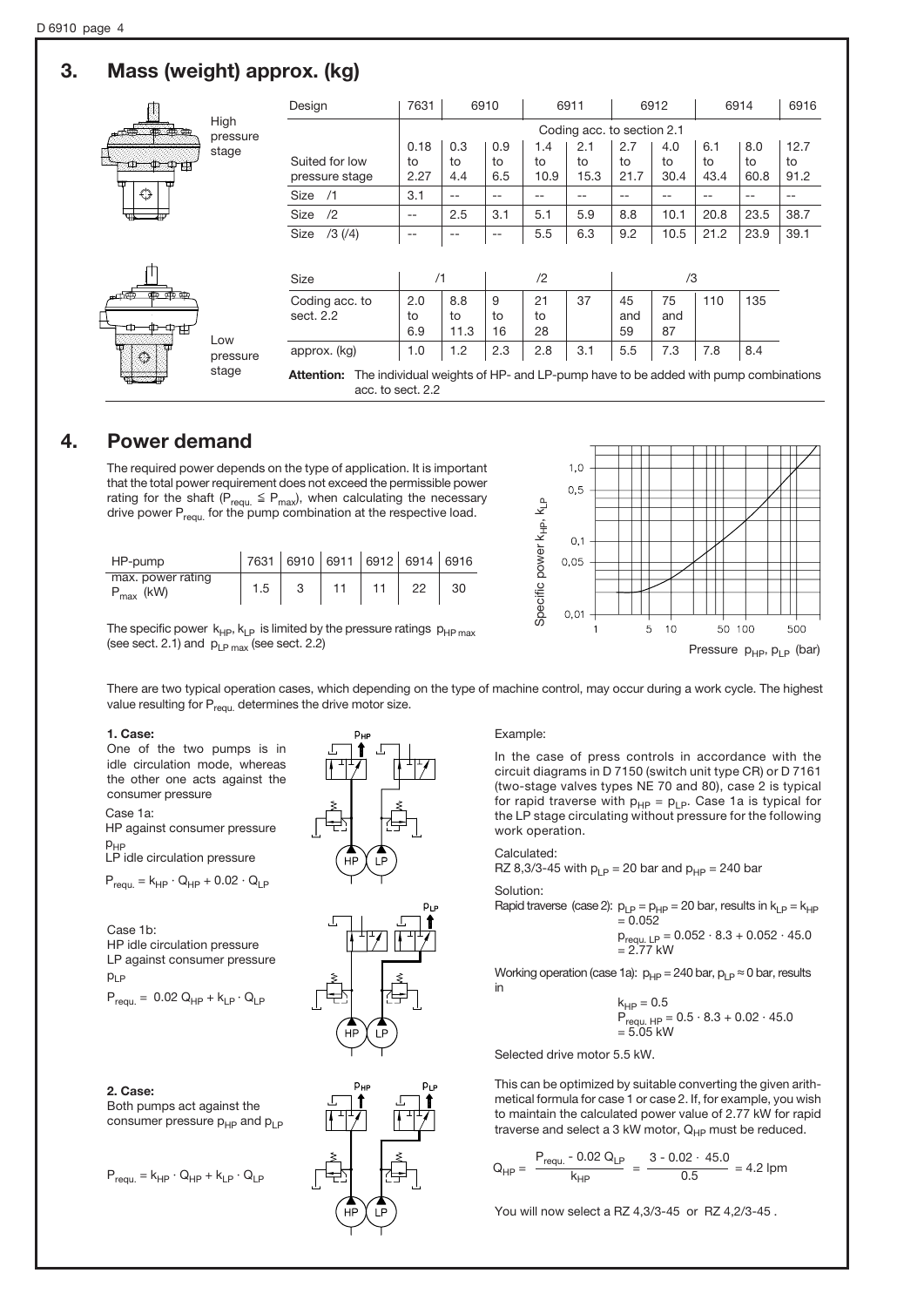# 5. Bleeding and initial operation

When starting up the pump for the first time and whenever changing the oil in the system, bleeding is necessary. This prevents intake problems or air being fed to the consumers.

## 5.1 Pumps installed outside the oil tank

Slacken (but do not remove) the bleeder screw after filling the oil tank and wait until oil comes out. Then tighten the bleeder and allow pump (HP- and LP-pressure stage) to run briefly without pressure (assuming the control system provides this possibility). Otherwise set back the pressure limiting valve to zero pressure and run the pump. Then run the hydraulic system through several cycles without load (possibly with the pressure-limiting valve set back), until all functions take place freely and smoothly in the time calculated. Finally, return the pressure-limiting valve to the setting for operation (always checked by a pressure gauge).





## 5.2 Pump installed in the tank

A bleeder line must be routed to the cover plate, like with the power packs available from HAWE (see D 6010 H), when the tank is customer furnished. The bleeder screw at the pump is replaced by a hose nipple an additional hose nipple (screw or peened type) is positioned at the bottom side of the cover plate. Both nipple are interconnected with a hose. The nipple in the cover plate is blocked with a screw (M6) from top.

This screw is removed when the tank is filled enabling any trapped air in the pump to escape. Wait some minutes and reinstall the screw. Subsequent initial operation is like in sect. 5.1.



#### Available components for bleeding

1. Screw-type hose nipple Order No. 6020 070



Peen type hose nipple Order No. 6020 307



2. Hose (NBR)



| Order No. | L   |
|-----------|-----|
| 6020 077a | 220 |
| 6020 077b | 260 |
| 6020 077c | 310 |
| 6020 077d | 420 |
| 6020 077e | 600 |
|           |     |

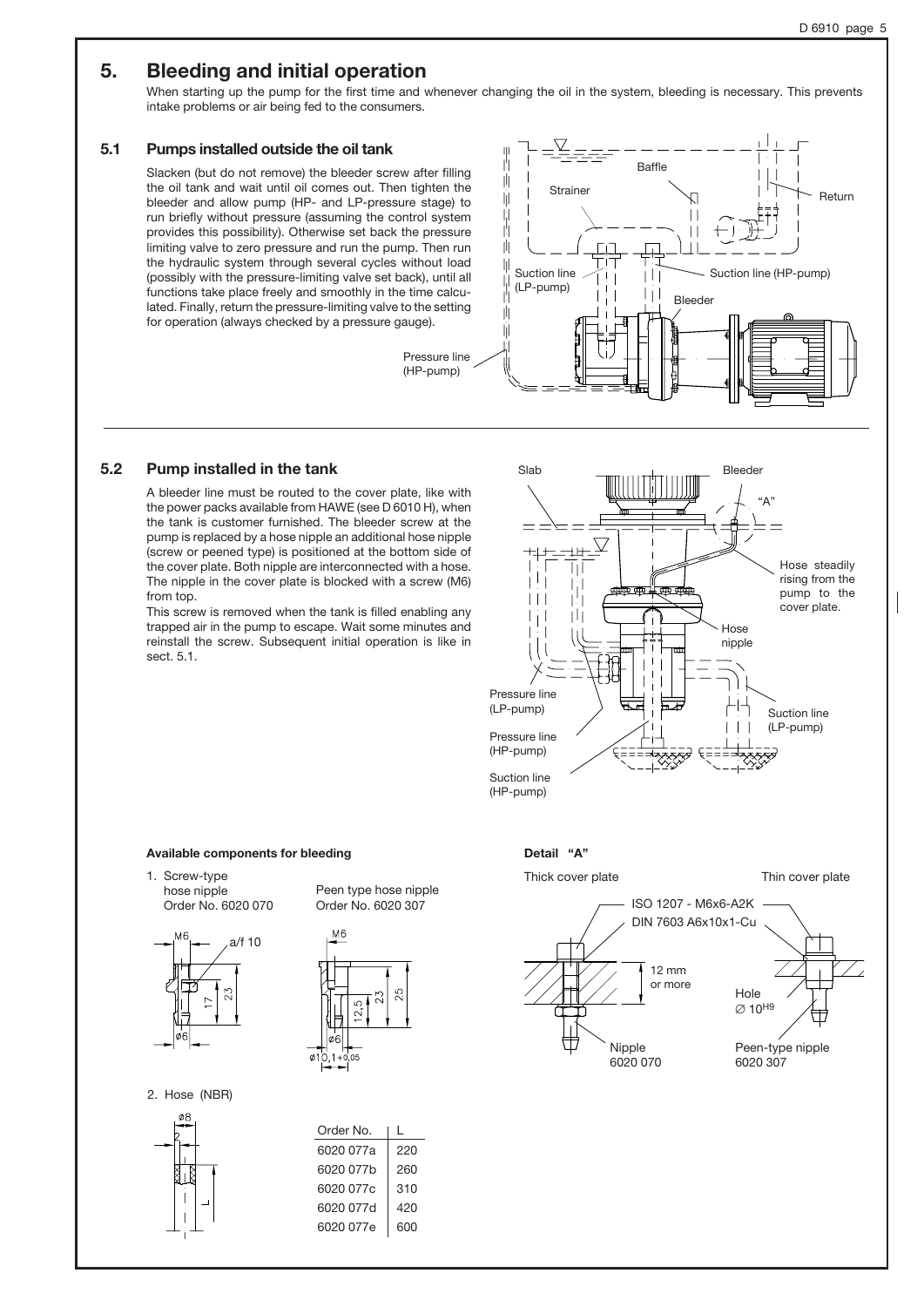## 6. Unit dimensions

All dimensions in mm, subject to change without notice!

The dimensional drawings below show the high and low pressure pumps in individual illustrations. The total length is determined by adding the respective individual dimensions.s



### 6.1 High pressure stage Design 7631 acc. to sect. 2.1

Suited for low pressure pump size /1

2-, 3-, and 5-cylinder pump Type RZ 0,18/1 ... 2,27/1





 $*G = (BSPP)$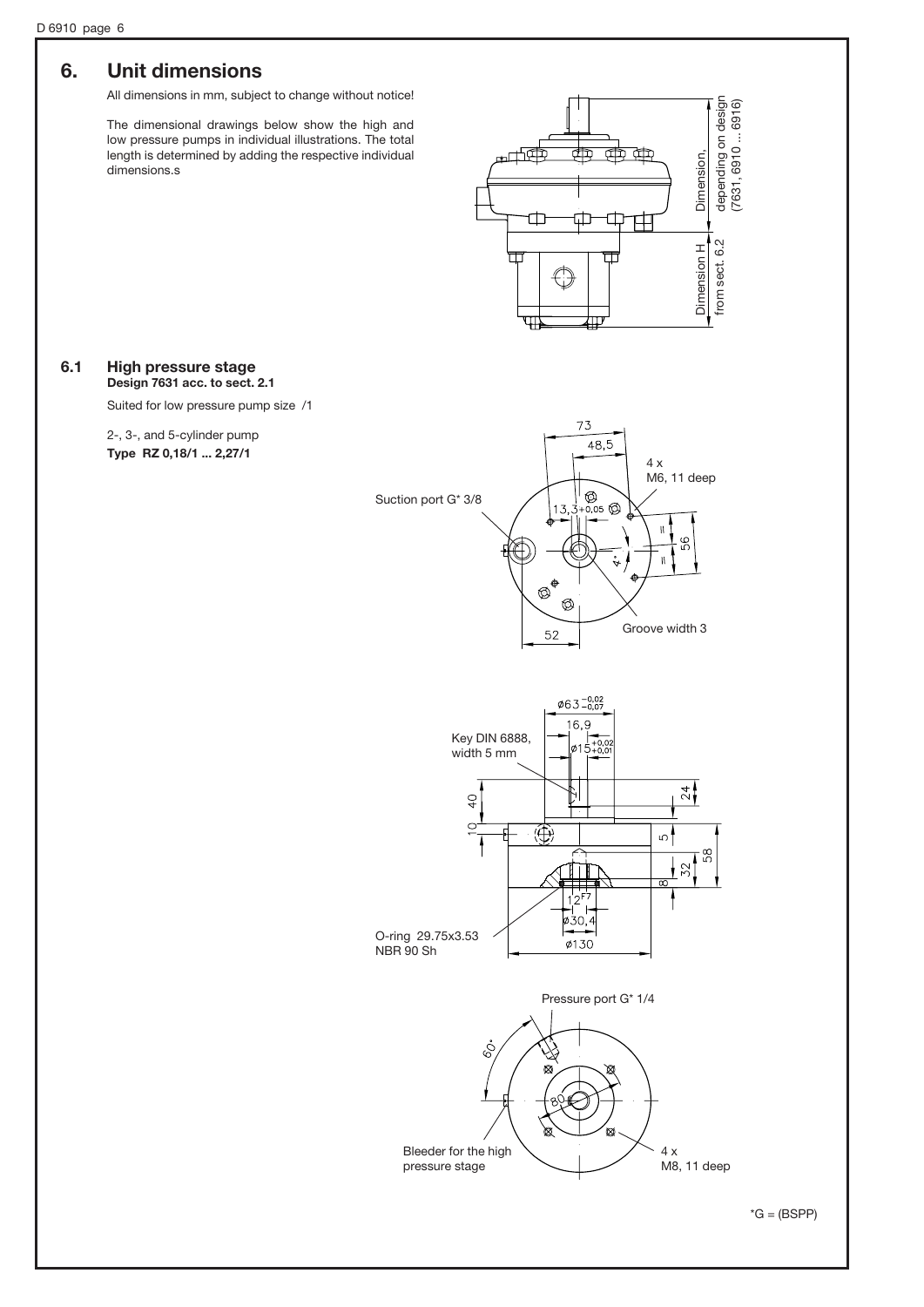### Design 6910

Suited for low pressure pump size /2

### 1- and 2-cylinder pump Type RZ 0,3/2 ... 4,4/2







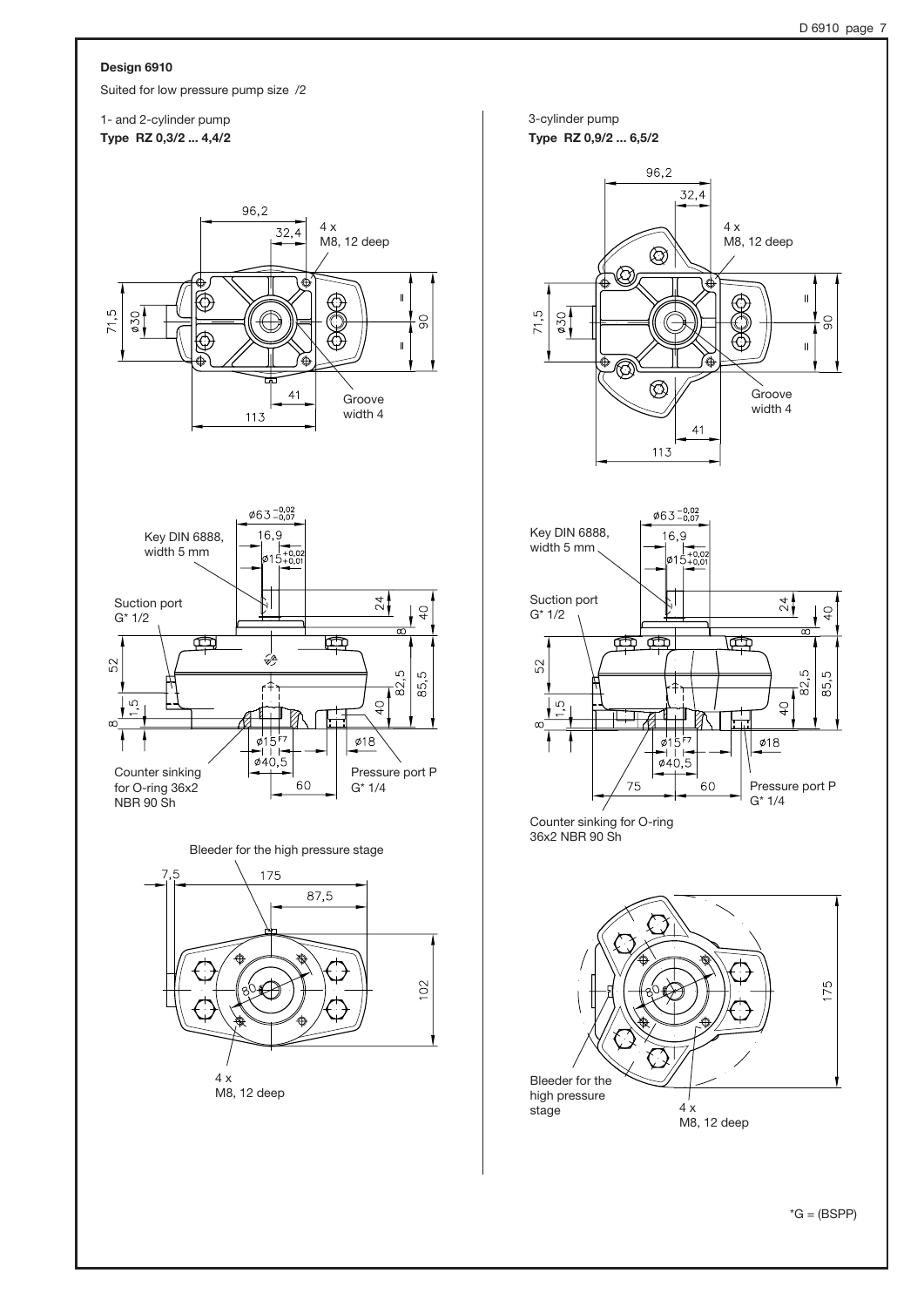### Design 6911, single radial pump Type RZ 0,9/3 (/4) ... 6,5/3 (/4) Type RZ 1,4/2 (/3, /4) ... 15,3/2 (/3, /4)



Suited for low pressure pump size /2 Suited for low pressure pump size /3 and /4 <sup>1</sup>)

167





4 x

M10, 14 deep

stage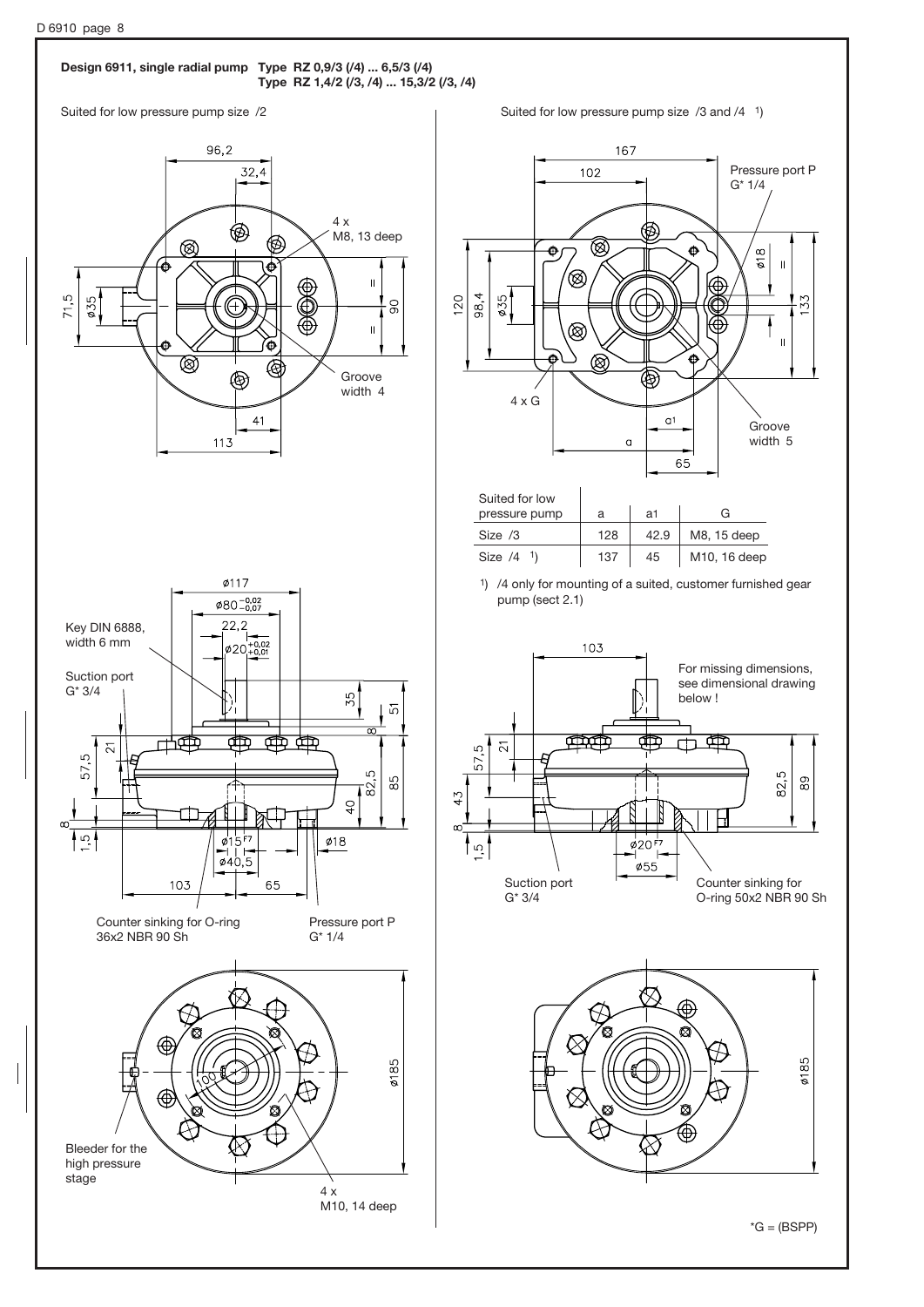### Design 6912, double radial pump Type RZ 2,7/2 (/3, /4) ... 30,4/2 (/3, /4)







 $*G = (BSPP)$ 





| Suited for low           |     |      |                           |
|--------------------------|-----|------|---------------------------|
| pressure pump            |     | а1   | G.                        |
| Size $/3$                | 128 | 42.9 | M8, 15 deep               |
| Size $/4$ <sup>1</sup> ) | 137 | 45   | M <sub>10</sub> , 16 deep |





1) /4 only for mounting of a suited, customer furnished gear pump (sect 2.1)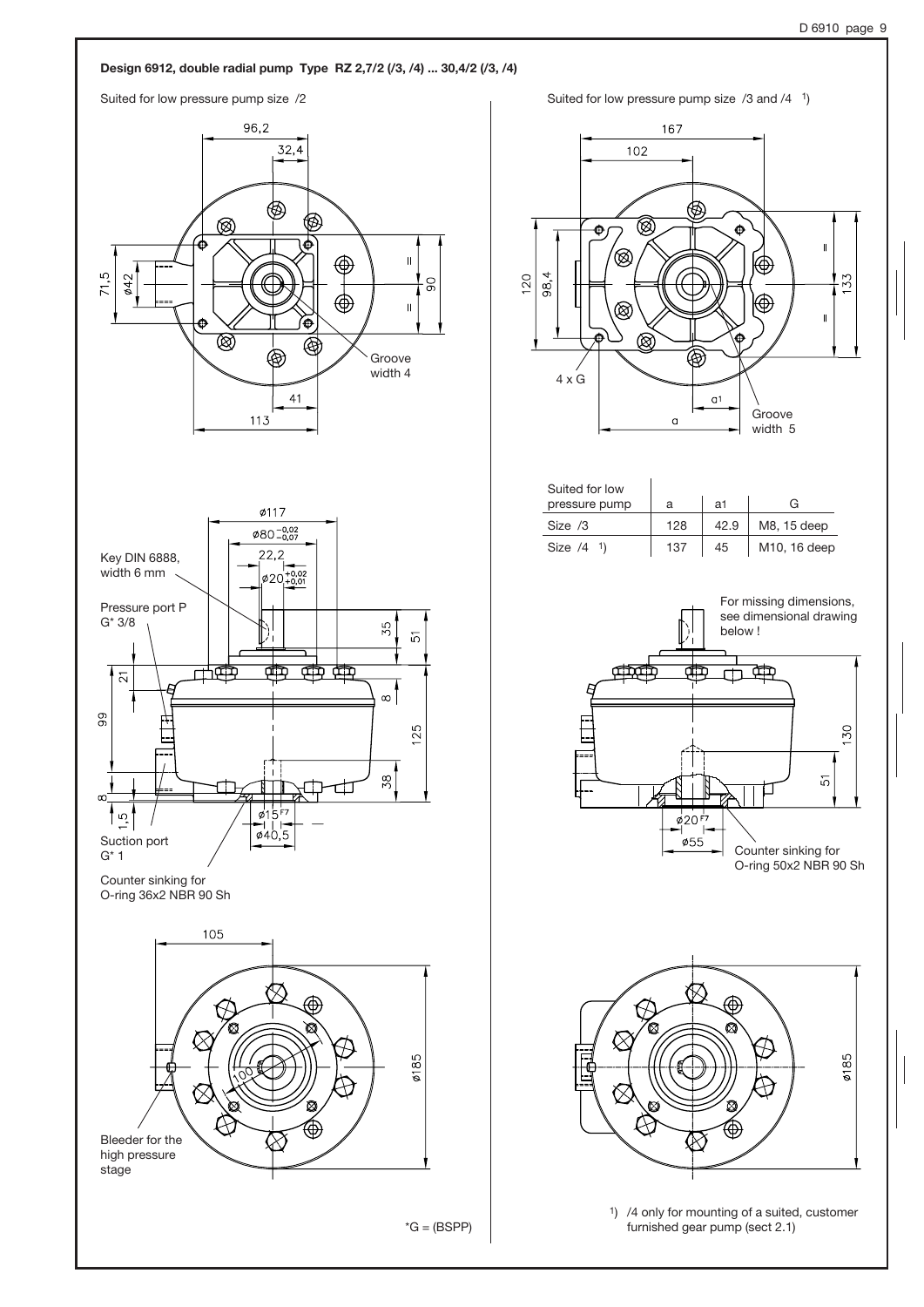# D 6910 page 10 Design 6914, four radial pump Type RZ 6,1/2 (/3, /4) ... 60,8/2 (/3, /4) Suited for low pressure pump size /2 Suited for low pressure pump size /3 and /4 <sup>1</sup>) Attention: The low pressure mounted off-set by 36° ! 4x M8, 13 deep **Percent** ⊛ ۵  $36$  $\hat{\mathbf{\Theta}}$ ഥ ¢  $\approx$ (®) ٰ త ۲Ś  $122$  $\bigoplus$ 70.5 ጵ iØ.  $\bigoplus$ Ć ®  $\overline{\circledast}$ Groove width 4 For missing dimensions, see dimensional drawing below ! **de posición de la composición de la composición de la composición de la composición de la composición de la c** ╓╇╦ Ŧ Irπ Ħ  $\overline{9}$  $\frac{1}{38.5}$ ഗ 中  $\sigma$ 15  $\ddot{c}$  $\phi$ 40.5 Counter sinking for O-ring 36x2 NBR 90 Sh 52

 $*G = (BSPP)$ 



1) /4 only for mounting of a suited, customer furnished gear pump (sect 2.1)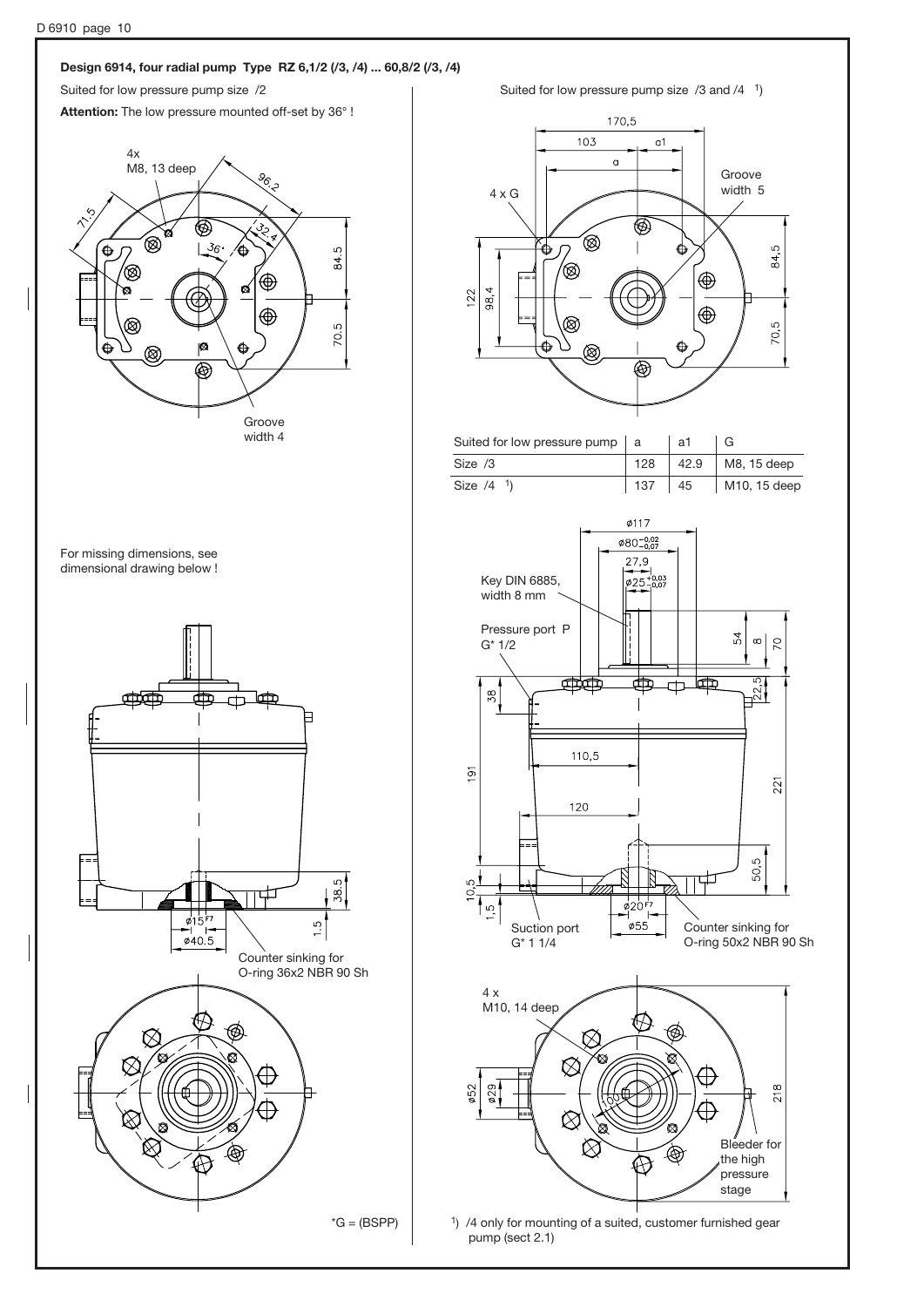#### Design 6916, six radial pump Type RZ 12,7/2 (/3, /4) ... 91,2/2 (/3, /4) Suited for low pressure pump size  $/2$ ,  $/3$  and  $/4$ <sup>1</sup>) 137 69,2 Attention: The low pressure pumpe size /3 is mounted off-set by 10°! 4 x M10, 16 deep (LP-stage size /4)  $45$ 360-17  $32,4$ ക് € ė  $71,5$ ာ<br>၁၁  $\frac{98}{4}$ ó Á  $10 \overrightarrow{A}$ Ф  $\overline{42,9}$ 4 x M8, 13 deep 4 x M8, 15 deep (LP-stage size /2)  $128$ (LP-stage size /3)  $\varphi$ 100<sup>-0,02</sup> 32,9  $\left| \right|_{{\phi_{30}^{\pm 0,005}}}$ Key DIN 6885 width 8 Bleeder for the high pressure 67 stage  $\mathcal{E}8$ 53 œ  $\phi$ 32  $\frac{4}{1}$ Pressure port Suction port G\* 1/2 with RZ 12,7/.. and RZ 22,0/.. G\* 1 1/2 G\* 3/4 with RZ 34,5/.. to RZ 91,2/.. Suited for low Ø238 pressure pump d d1 h a 320 15F7 Size /2 8 40.5 40 Groove width 4 Size /3 11 20F7 55 50.5 (size /2) Size /4 1) Groove width 5 (size /3 and /4) 1) /4 only for mounting of a suited, customer furnished gear pump (sect. 2.1) LC,  $\mathcal{L}$ ⋉ ød  $Ød1$ Counter sinking for O-ring 36x2 NBR 90 Sh (size /2) 50x2 NBR 90 Sh (size /3 and /4) 4 x M12, 14 deep  $\circledR$ `'® Q 238 'ඹ ⊕

 $*G = (BSPP)$